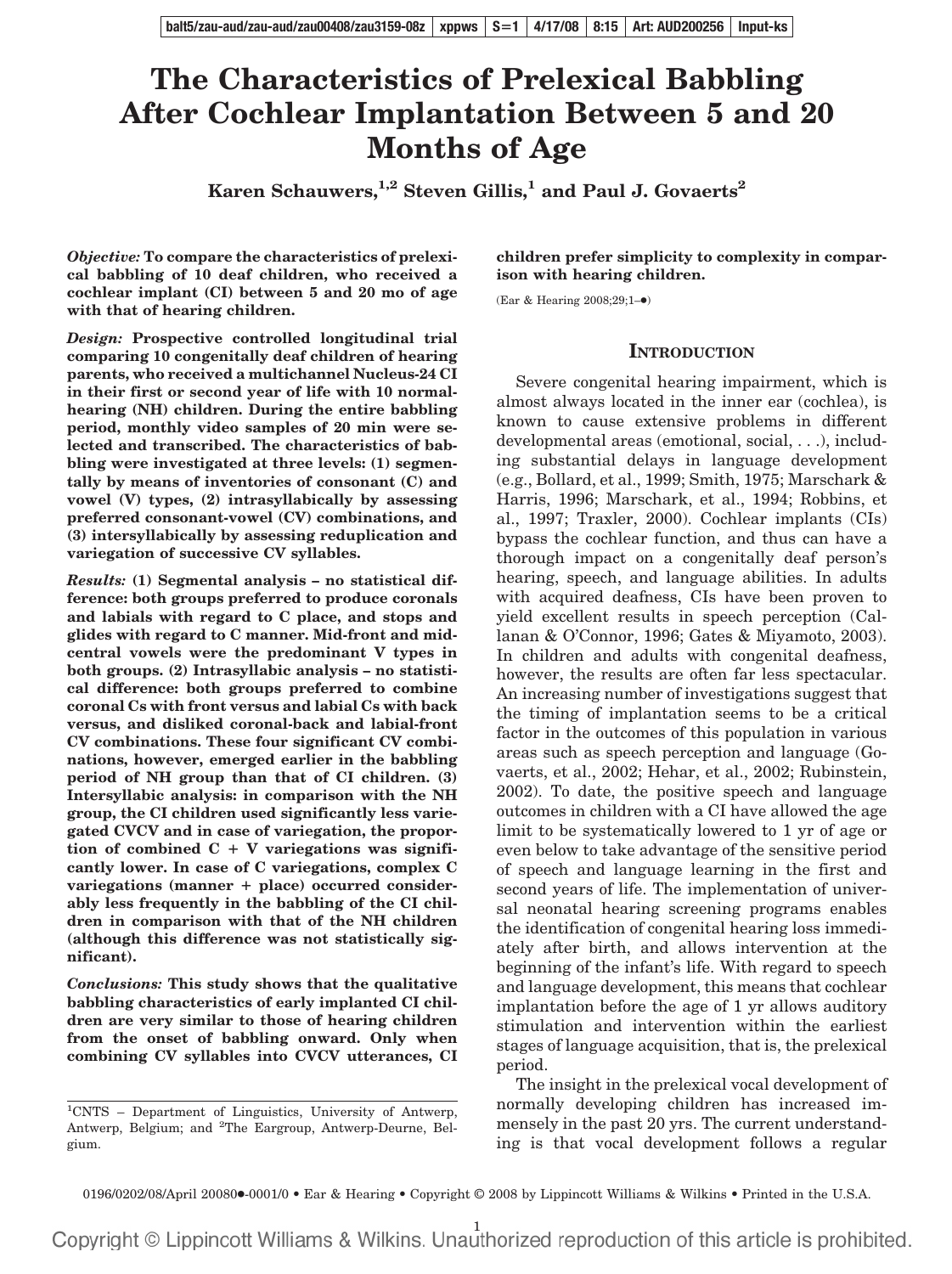sequence of stages from birth to the emergence of words, and that the onset of canonical babbling is one of the most important milestones of these stages (Koopmans-van Beinum & van der Stelt, 1986; Nakazima, 1975; Oller, 1986; Roug, et al., 1989; Stark, 1986). Babbling is defined as the production of consonant (C) and vowel (V) sequences and represents the ability of a child to produce mature phonetic syllables as the basis for later word production (Oller & Eilers, 1988). Normally developing children start to babble between 6 and 10 mo of age (e.g., Koopmans-van Beinum, et al., 2001; Oller & Eilers, 1988; Oller, et al., 1976; Roug, et al., 1989; Smith, et al., 1989; Stoel-Gammon & Otomo, 1986). On the segmental level, the C and V inventories of their babbled utterances seem to be relatively universal (viz similar across different linguistic environments) (e.g., Cruttenden, 1970; Davis & MacNeilage, 1995; de Boysson-Bardies & Vihman, 1991; Emmorey, 1985; Kent & Bauer, 1985; Locke, 1983; Roug, et al., 1989; Stoel-Gammon, 1985; Vihman, et al., 1985, 1986). The consonantal inventories contain roughly equal proportions of coronals and labials with regard to place of articulation, and predominantly stops with regard to manner of articulation. Fricatives, affricates, and liquids occur at very low frequencies. Vowels tend to concentrate around the lower left quadrant of the vowel space, including mostly low-front, mid-front, and neutral/central vowels (e.g., Cruttenden, 1970; Davis & MacNeilage, 1995; de Boysson-Bardies, et al., 1981; Emmorey, 1985; Holmgren, et al., 1986; Kent & Bauer, 1985; Kent & Murray, 1982, 1985). High vowels are produced infrequently in infant vocalizations. When these Cs and versus are combined into consonantvowel (CV) syllables, it has been shown by Mac-Neilage and Davis (1990) that children prefer to combine labial consonants with central vowels [e.g., /ma:/ (SAMPA, www.phon.ucl.ac.uk/home/sampa/ home.htm)], coronal consonants with front vowels (e.g., /ti/), and dorsal consonants with back vowels (e.g., /ku/). At the intersyllabic level, researchers now agree that children show concurrent use of reduplicated CVCV sequences (i.e., the Cs and versus are identical from syllable to syllable) and variegated CVCV sequences (i.e., the Cs and/or versus are different from syllable to syllable) from the onset of babbling onward (Mitchell & Kent, 1990; Smith, et al., 1989), instead of going through two separate successive stages of reduplicated and variegated babbling (Elbers, 1982). When considering variegation, MacNeilage and Davis (1990) and Davis and MacNeilage (1995) found higher proportions of C manner changes and V height changes.

In the light of the recent development of very early cochlear implantation, babbling in children with a CI has not been investigated extensively yet. Speech and language research in prelingually deafened children with a CI belongs to a relatively new scientific field and numerous difficulties exist that make the interpretation of data problematic. The principal difficulty is that children with a CI constitute a very heterogeneous group with very different audiological and educational characteristics like the age at onset of deafness, the age at implantation, and the communication mode. Also, the individual history of each child may be very different from others, such as the age at fitting of conventional hearing aids (before receiving the CI), the type of deafness (i.e., congenitally, prelingually, or postlingually), the speech therapy before and/or after implantation, the level of sign language ability before and after implantation (Lederberg & Spencer, 2005), etc. All these factors are thought to influence the speech and language development and, unfortunately, they are often poorly defined or even lacking. In addition, the study of a child in development requires a longitudinal and comparative study design. Unfortunately, longitudinal cohort studies are very time-consuming. Most longitudinal studies that have been reported so far, are either case studies or they are characterized by short follow-up times or long intervals between successive assessments. In addition, a matched control group is frequently lacking, making the interpretation of data difficult. Without ignoring these difficulties, the small number of available data (mostly of English-learning children) about babbling, however, seems to suggest that early cochlear implantation contributes to nearto-normal babbling characteristics.

With regard to the onset of babbling, Schauwers et al. (2004) showed that 10 (Dutch-learning) children implanted between 5 and 20 mo of age started babbling within 4 mo after the activation of the implant. This means that the onset of babbling of the youngest subjects occurred at a chronological age comparable with that of children with normal hearing (viz between 8 and 11 mo of age). Colletti et al. (2005) reported similar results: they found an early onset of babbling within 1 to 3 mo after implantation in 10 infants implanted before 1 yr of age. In the study of Kishon-Rabin et al. (2005), it took a median of 5 to 7 mo of CI experience to reduplicate CV syllables in a group of 24 children with a mean age of implantation of 18.9 mo. With regard to the segmental content of babbling, it was shown in a report on four children with a CI (age at implantation: between 10 and 28 mo of age) that a predominance of labial nasal consonants before implantation shifted toward a predominance of labial stops after implantation (Ertmer & Mellon, 2001; Ertmer, et al., 2002; McCaffrey, et al., 1999). Also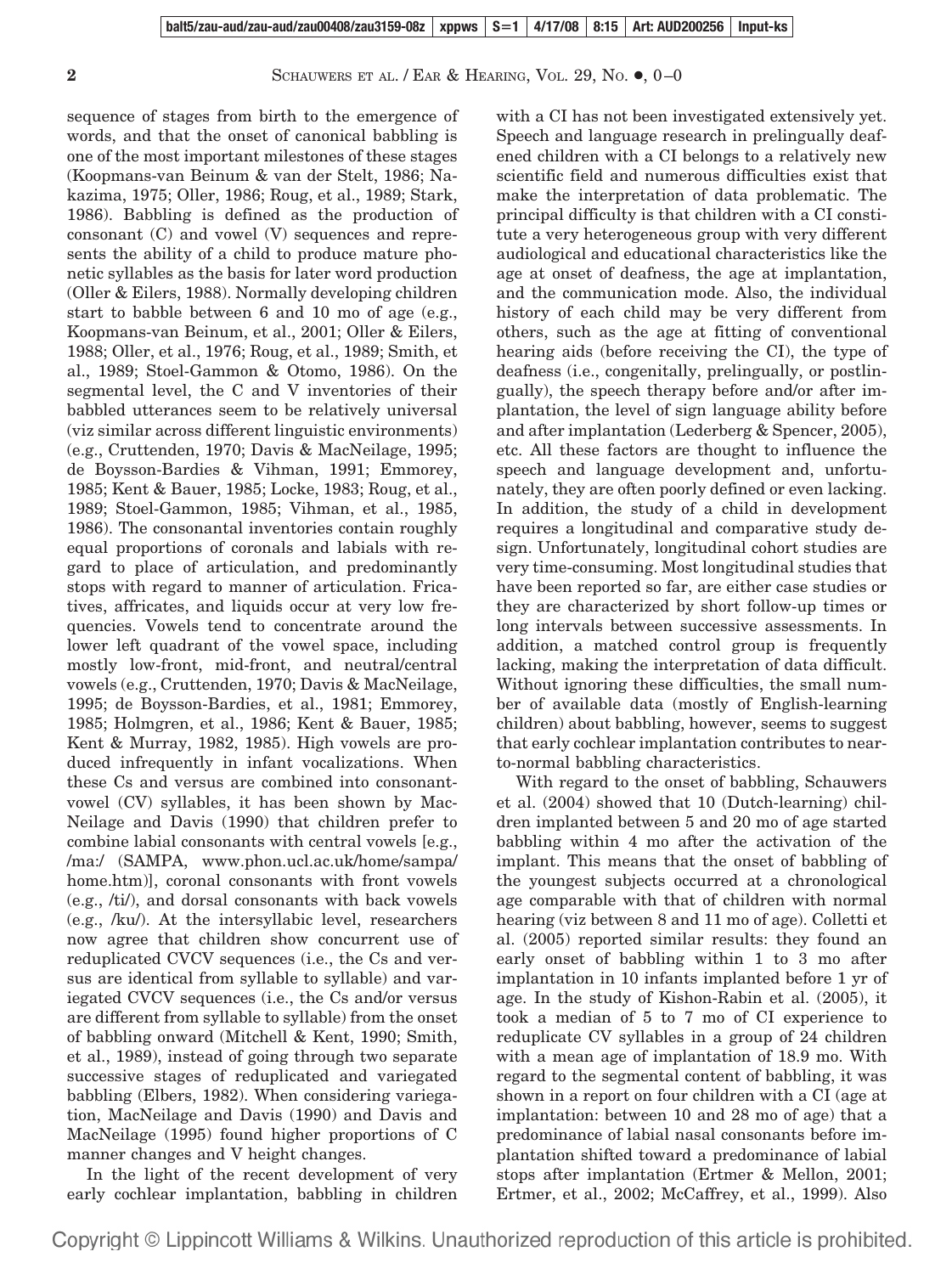other stop consonants—mainly coronal ones, like /d/, /t/— emerged between 6 and 10 mo after CI and their frequency of occurrence increased steadily until stops became the dominant manner type of production (60%– 80%). The vowel inventories of these children more than doubled after only 1 to 5 mo of implant experience (in contrast to children with a profound hearing impairment but without a CI). By the end of the first year of implant use, all vowel categories were represented. With regard to the intra- and intersyllabic organization of babbling, McCaffrey et al. (1999) found preferences for coronal-front CV syllables and labial-central CV syllables in a deaf child who received a CI at 25 mo of age, which was in line with the data of children with normal hearing. In addition, this child also demonstrated a preference for consonantal manner variegation, but not a preference for height variegation of vowels.

The aim of this study was to investigate longitudinally the characteristics of babbling in a group of 10 children with congenital deafness, who received a CI in their first or second year of life. In particular, the segmental, intra- and intersyllabic characteristics of their babbling utterances were analyzed and compared with those of 10 children with normal hearing. Our study differed from existing CI data on several important issues: to our knowledge, there is no naturalistic study yet, which describes the onset and the development of prelexical babbling in children with a CI. We were able to put together a group of very young children with a CI, which was homogeneous with regard to the age at onset of deafness, the hearing level before implantation, the age at fitting of conventional hearing aids before implantation, the communication mode, and the linguistic background. In addition, both the CI group and the matched group of hearing children were followed longitudinally, and their prelexical development was mapped in a very detailed manner (as can be found in the Methods section). Therefore, we believe

that our study contributed substantially to the existing data in describing the characteristics of babbling in children with deafness who received a CI at a very young age.

# **MATERIALS AND METHODS**

# **Participants**

The two groups of infants reported in this study are the same as those reported by Schauwers et al. (2004). Briefly, the CI group consisted of 10 children with congenital deafness of hearing parents. They showed no other patent health problems such as cognitive or motor delays, as assessed by routine clinical evaluation. Their hearing loss was detected in a neonatal screening program within the first month of life, and a profound hearing impairment [i.e., an unaided pure-tone average (PTA) at 500, 1000, and 2000 Hz of more than 90 dBHL in the better ear] was confirmed by auditory brain stem response in the first weeks of life. In seven cases, the cause of deafness was genetic (five of them were mutations in the connexin-26 gene, which is a commonly found cause of congenital deafness). All infants received bilateral hearing aids within 1 to 5 mo after detection of the hearing loss. After wearing the hearing aids for several months without any progress (only one child reached a PTA within the speech area with his hearing aids, viz 47 dBHL), all children received a multichannel Nucleus-24 CI (Cochlear Corp., Sydney, Australia) between 5 and 20 mo of age. The PTA with the CI, as measured by pure-tone audiometry in free-field condition at approximately 1 yr after the CI fitting (mean 15 mo, range 10 –21 mo), decreased to 30 to 52 dBHL, and all children were able to discriminate a set of speech sound contrasts immediately after activation of the implant as assessed by means of the Auditory Speech Sound Evaluation (A§E®; Daemers, et al., 2006; Govaerts, et al., 2006). All children were raised orally (Dutch) with support of a limited num-

**TABLE 1. Overview of the auditory characteristics of the children with a CI**

| ID        | PTA unaided (dBHL)  | Age HA (y;mm.dd) | PTA aided (dBHL) | Age CI (y;mm.dd) | Age CI fitting (y;mm.dd) | PTA CI (dBHL) |
|-----------|---------------------|------------------|------------------|------------------|--------------------------|---------------|
| <b>RX</b> | 117                 | 0:4.0            | 107              | 0:5.5            | 0:6.4                    | 43            |
| AN        | 120                 | 0:1.4            | 120              | 0:6.21           | 0:7.20                   | 30            |
| MI        | 120                 | 0:1.21           | 107              | 0:8.23           | 0:9.20                   | 43            |
| YA        | 103                 | 0:5.8            | 63               | 0:8.21           | 0:9.21                   | 32            |
| EM        | 115                 | 0:1.18           | 113              | 0:10.0           | 0:11.20                  | 33            |
| <b>RB</b> | 91 $\downarrow$ 117 | 0:3.6            | 45 ↓ 115         | 1:1.7            | 1:2.4                    | 43            |
| AM        | 120                 | 0:9.3            | 120              | 1:1.15           | 1:2.27                   | 47            |
| KL        | 93                  | 0:4.24           | 47               | 1:4.27           | 1:5.27                   | 35            |
| JO.       | 113                 | 0:10.0           | 117              | 1:6.5            | 1:7.9                    | 42            |
| TE        | 112                 | 0:2.0            | 58               | 1:7.14           | 1:9.4                    | 52            |

*PTA, pure tone average, tested binaurally in free-field condition: in case of no response at 120 dBHL (i.e., the maximum output of the audiometer), this was coded as "120 dBHL"; HA, conventional hearing aids;* 2*, progressive hearing loss.*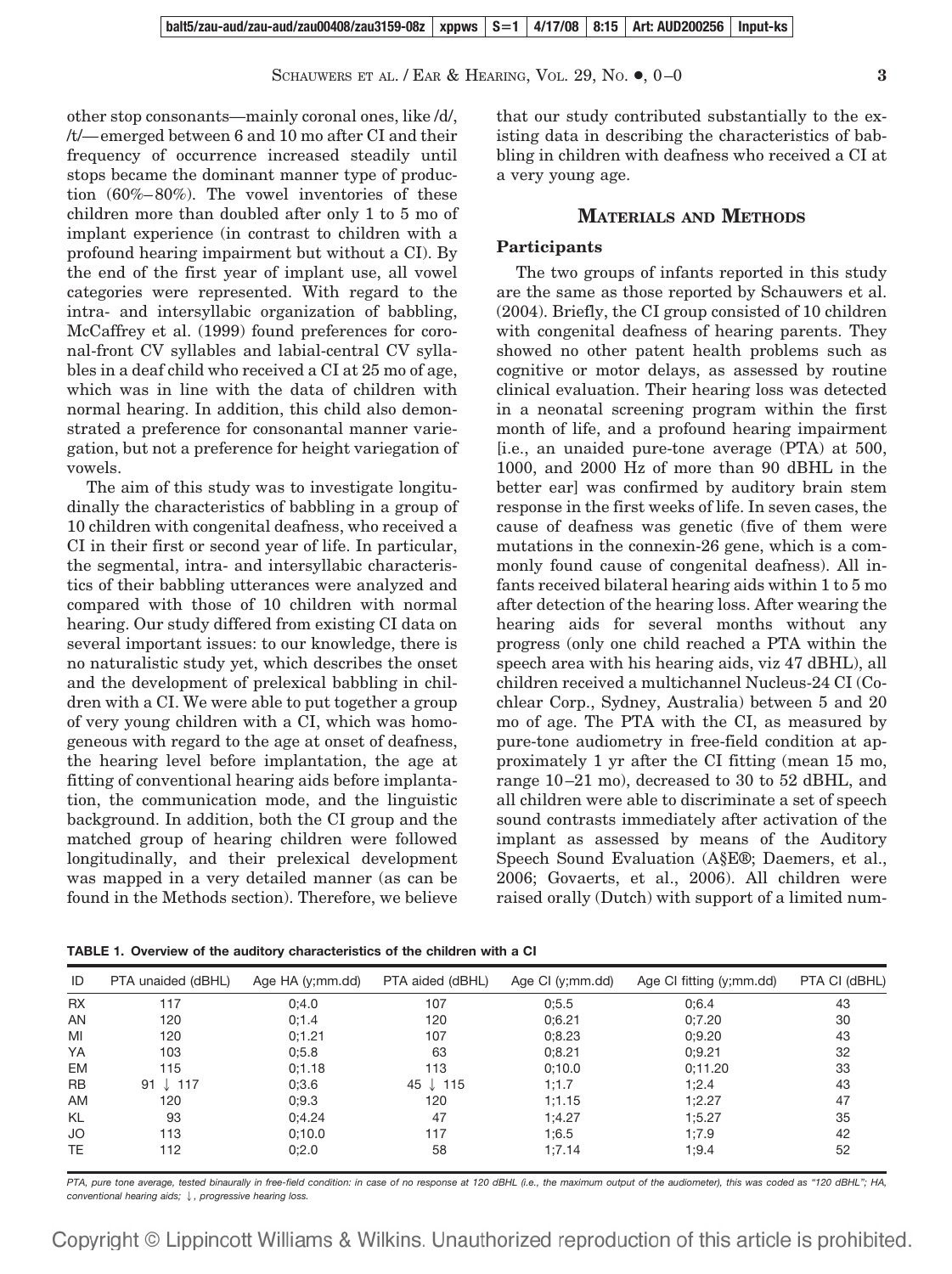ber of signs. Table 1 gives an overview of the auditory characteristics of the children with a CI.

A control group of 10 children with normal hearing (henceforth NH children) of hearing parents was selected, and, as in the case of the children with a CI, informed consent from the parents to participate in this study was obtained. This group was followed-up during the babbling period (see further) starting at a chronological age of 6 to 8 mo. One child withdrew from the study at the age of 11 mo because of time constraints. No patent health or developmental problems were present in these children with normal hearing, confirmed by routine clinical assessment in their first few months of life.

### **Data Collection and Transcription**

To monitor the prelexical period in both groups of children, monthly video recordings were taken at home. The digital recordings of approximately 60 to 80 min were made starting from the first month after activation of the CI in the case of the children with a CI, and from the chronological age of 6 to 8 mo in the control group. Six children with a CI were also recorded once before implantation. The video sessions consisted of spontaneous unstructured interactions between the child and a parent (and in some cases a sibling). The recordings were made with a Panasonic NVGS3 digital video camera with zoom microphone function.

From each recording, a sample of approximately 20 min was taken. The sampling procedure was done by the same person for all recordings and aimed at selecting delineated sequences of interaction. More specifically, we selected stretches containing speech as much as possible, and stretches of pauses were cut. Subsequently, these selections were transcribed according to the CHAT conventions (MacWhinney, 2000). Transcription consisted of an orthographic transcription of the adult's utterances, and an orthographic and phonemic transcription of the lexical items of the child. For the children's prelexical utterances, a dedicated coding system was adopted (see Schauwers, et al., 2004). Briefly, each vocalization (and more specifically, each "comfort sound") was coded in terms of phonation (uninterrupted or interrupted) and articulation (no articulation, one articulation, or  $2+$  articulations) according to the model proposed by Koopmans-van Beinum and van der Stelt (1986). Each utterance also received a CV-code, that is, the utterance was broken up into a sequence of consonantand vowel-like elements. The characteristics of each segment—C or V—were defined in terms of the place and the manner of articulation for consonant-like

elements, and in terms of the articulation place and height for vowel-like elements.

### **The Age Period Studied**

For each subject, data analysis was initiated when the child started canonical babbling (Schauwers, et al., 2004), and terminated on the session where the child produced at least 10 word types. To determine the age at which the child produced at least 10 different words, we followed the procedure for identifying words proposed by Vihman and McCune (1994). Henceforth, this period is referred to as the babbling period.

The onset of babbling in these 10 children with a CI and 10 children with normal hearing was reported elsewhere (Schauwers, et al., 2004). The hearing children started babbling between the ages of 6 and 8 mo (median, 6 mo), and the children with a CI started babbling between 8 and 21 mo of age (median, 15 mo), which was between 1 and 4 mo after activation of the implant. The children with a CI produced their first 10 words between the ages of 17 to 26 mo (median, 22.5 mo). The hearing children reached their 10-word stage between 14 and 20 mo of age (median, 18 mo).

For the babbling analyses, the babbling period was divided into consecutive 3-mo-intervals. These quarterly periods are represented as:  $T1 =$  the first  $3 \text{ mo of babbling}, \text{T2} = \text{the next } 3 \text{ mo}, \text{ and so on}, \text{ up}$ to the last session of the babbling period with a maximum of four quarters.

### **Analysis of Babbling**

**Segmental characteristics** • To determine the segmental inventories of the children's babbling, all prelexical utterances with at least one CV or VC syllable were analyzed. Singleton consonants, singleton vowels, and vegetative vocalizations like cries, coughs, and sneezes, were excluded from the analysis. Consonants were grouped with regard to place of articulation into coronals, labials and dorsals. The palatal glide /j/ and the palatal fricatives /S/ and /Z/ were classified as coronals. With regard to manner of articulation, we classified consonants into stops, nasals, glides, fricatives, and liquids. Vowels were grouped into front, central, and back with regard to the place of articulation, and into high, mid, and low with regard to the vowel height. As a guideline, we used the classifications of the Dutch consonants and vowels according to Collier and Droste (1982) and Booij (1995) (Table 2). A total of **T2**19,628 consonants (range, 739 –3578) and 20,819 vowels (range, 909 –3749) were analyzed in the NH population, and in the CI group, 13,524 consonants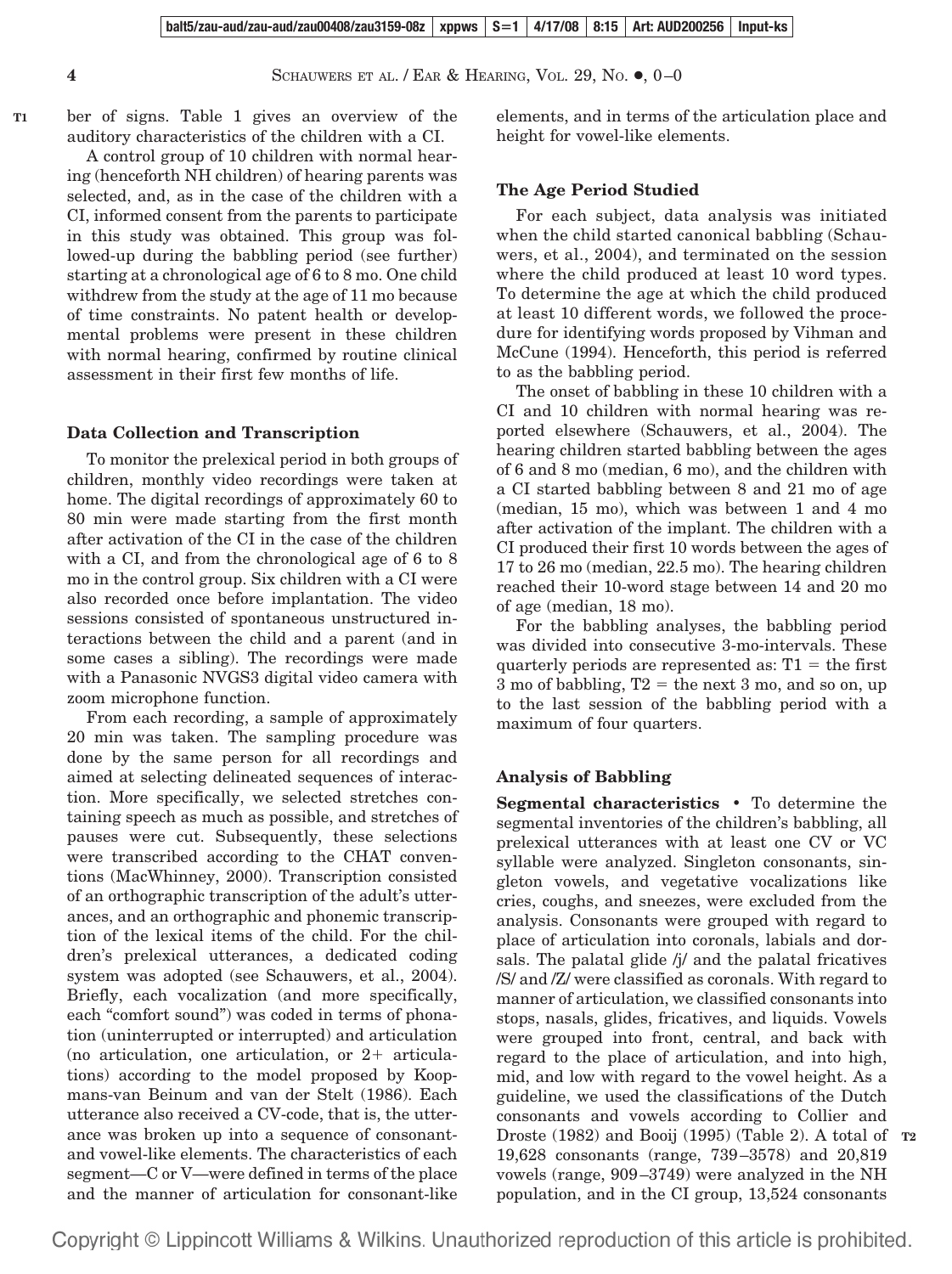**TABLE 2. Classification of Dutch consonants and vowels (using SAMPA transcription)**

| Consonants             | Coronal                          | Labial                          | Dorsal                   |
|------------------------|----------------------------------|---------------------------------|--------------------------|
| Stop<br>Nasal<br>Glide | /t/ /d/<br>/n/<br>/i/            | $\frac{1}{p}$ /b/<br>/m/<br>/w/ | $/k/$ /g/<br>/N/         |
| Fricative<br>Liquid    | /s/ /z/ /S/ /Z/<br>$/r/$ /l/     | /f/ /v/                         | $/x/$ /G/                |
| Vowels                 | Front                            | Central                         | <b>Back</b>              |
| High<br>Mid<br>Low     | /i/ /y/<br>/l/ /E/ /e:/ /Y/ /2:/ | /@/<br>/ai/                     | /u/<br>$/0$ ://0/<br>/A/ |

(range, 357–2561) and 14,896 vowels (range, 441– 2804) were coded.

**Intrasyllabic phonotactic patterns** • For the analysis of CV phonotactic patterns, all CV syllables of each child were selected. In total, 14,918 (range, 645–2643) and 11,921 (range, 276 –2354) CV syllables were analyzed in the NH group and the CI group, respectively. Each CV syllable was analyzed and characterized by the articulation place of consonants (coronal, labial, dorsal) and vowels (front, central, back) (see Table 2), yielding nine possible co-occurrences of C and V. To find out whether certain CV combinations were predominant in a group, the actual prevalence of each CV combination was compared with the "expected prevalence." The expected prevalence of a CV co-occurrence was calculated from the overall frequencies of the individual consonants and the individual vowels in the corpora. This represented the prevalence that a specific CV would occur in case the C and V were combined without preference, that is, randomly. If, however, the child preferred to use a specific CV rather than other combinations, the observed prevalence of this CV was higher than the expected prevalence. Analytical statistics were used to verify whether the observed prevalence of each CV combination differed significantly from its expected prevalence. For this, we converted the binomial param- $\text{eters}$  ( $N = \text{total number of CV co-occurrences}$  for one  $\text{child, } p = \text{expected prevalence of a CV co-occur-}$ rence) into the parameters of a normal distribution with mean  $= N \times p$  and standard deviation  $=$  $\sqrt{[N \times p \times (1 - p)]}$ . This yielded a *z*-value for each observed CV co-occurrence. The cutoff level for significance was set at  $0.05$  ( $-1.96 < z < 1.96$ ).

**Intersyllabic patterns** • The analysis of intersyllabic patterns focuses on how consonants and vowels vary from one CV syllable to the next. Therefore, all possible pairs of successive CV syllables in the corpora of the children with a CI (total, 6075; range, 74 –1284) and children with normal hearing (total, 5237; range, 214 –971) were selected. In utterances with more than two syllables, each syllable, except the first and last one, was analyzed twice: once as the first of two syllables and once as the second. If the two syllables of a CVCV pair were the same, the sequence was labeled "reduplicated." A "variegated" sequence was defined as a CVCV sequence in which the consonants or the vowels or both were different from each other with regard to place and manner of articulation for consonants, and with regard to place and height for vowels. Voicing differences were not considered.

### **Statistics**

For all babbling analyses, nonparametric statistics were used (Kruskal–Wallis test, Mann–Whitney U test, Spearman Rank Correlation) to compare the CI group with the NH group and to test the effect of age at implantation in the CI group.

Because it is impossible to calculate the  $\beta$ -error with nonparametric statistics, we have made an estimate of the statistical resolution of the study design, meaning the minimal difference between groups that would have been detected with the current study-design. This was done based on an analysis of variance, where the average standard deviation was calculated for all results (percentages of occurrence) based on the interquartile range. This yielded average standard deviations of 18% for the CI group and 14% for the NH group, and in consequence to two standard errors of the mean of 11% and 9%, respectively, for study groups of 10 subjects. Taking into account a safety margin of 20% in view of the nonparametric type of analyses, it is fair to take 14% as an indication of the minimal difference between groups that would have been detected with the current study-design.

#### **Intertranscriber Reliability**

Analyses were performed to determine transcriber agreement (1) on the classification of the vocalizations as being "babbling utterance" or "no babbling utterance," and (2) on the transcription of the major categories of the consonant- and vowellike sounds of babbling. An experienced observer transcribed all material, and after that, a second experienced observer independently retranscribed 10% of all material for comparison. Cohen's kappa and percentage agreement were used to examine reliability.

For the "babbling—no babbling" classification, the two transcribers showed a kappa-score of 0.75 (which is considered to be "substantial"; Landis & Koch, 1977, p. 165) and a percentage agreement of 91.9 for the same classification. The average kappascore and the average percentage agreement, re-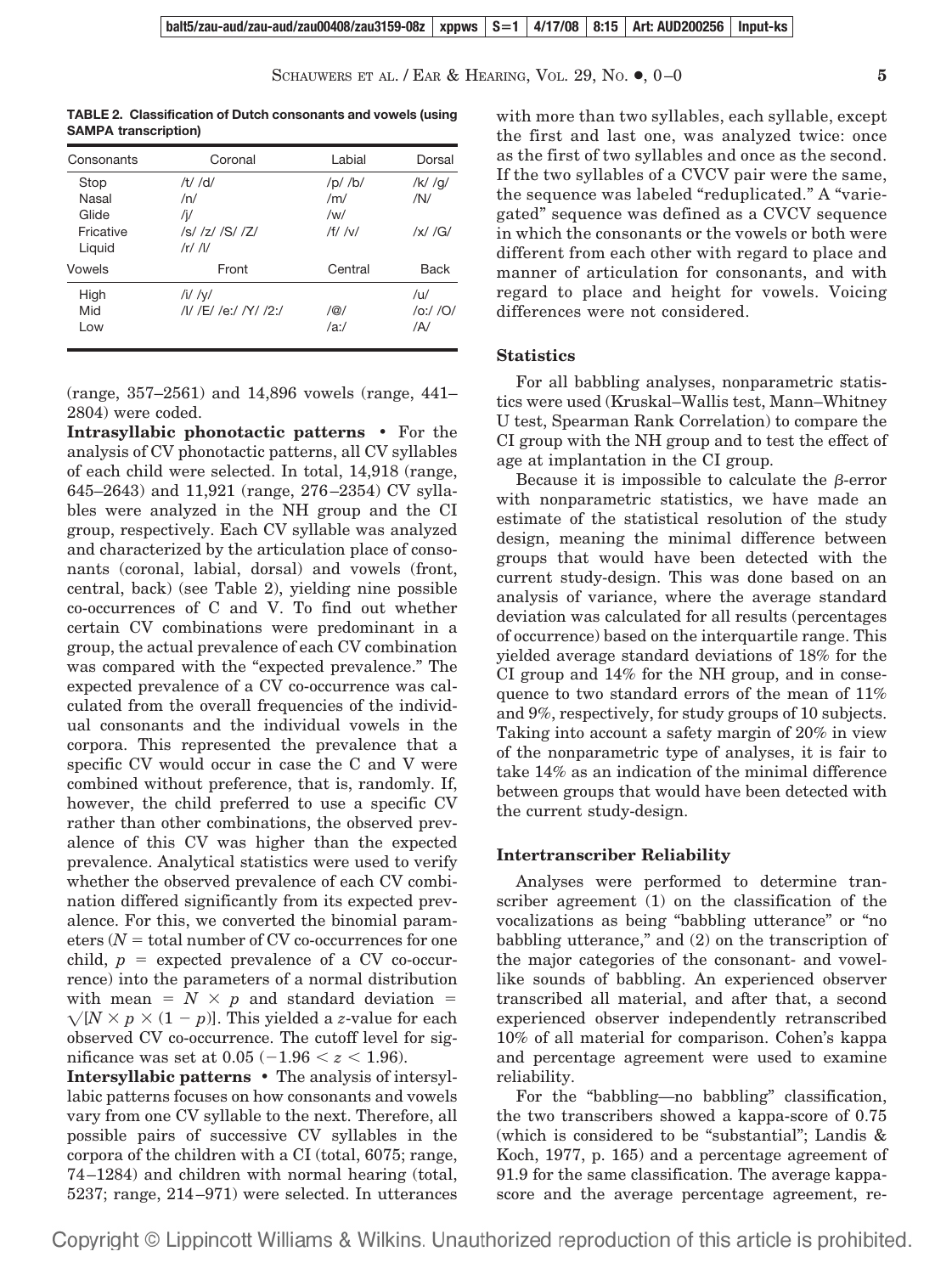|  | <b>TABLE 3. Consonants: place of articulation</b> |  |  |
|--|---------------------------------------------------|--|--|
|--|---------------------------------------------------|--|--|

|           | Т1       | T2        | T3       | T4       |
|-----------|----------|-----------|----------|----------|
| <b>NH</b> |          |           |          |          |
| Coronals  | 23% (25) | 42% (16)  | 42% (23) | 44% (9)  |
| Labials   | 58% (26) | 47% (15)  | 46% (17) | 38% (8)  |
| Dorsals   | 13% (12) | 10% (5)   | 12% (12) | 13% (13) |
| СI        |          |           |          |          |
| Coronals  | 38% (24) | 40% (46)  | 53% (40) | 55% (49) |
| Labials   | 54% (34) | 51% (49)  | 34% (53) | 34% (20) |
| Dorsals   | 8% (14)  | $9\%$ (9) | 10% (29) | 10% (31) |

*The median percentages of occurrence (and interquartile ranges) are given for the NH and CI group in the four babbling quarters (T1–T4).*

spectively, for the different C and V articulation types were as follows: C place 0.76 and 82.9%; C manner 0.79 and 85.7%; V place 0.60 and 73.5%; and V height 0.69 and 84.4%. On the whole, the kappascores of the experienced transcribers pointed at substantial agreement (Landis & Koch, 1977).

# **RESULTS**

# **Segmental Characteristics**

**Consonants: Place of articulation** • In the study samples of both the NH group and the CI group, coronals and labials predominated during the entire babbling period. Table 3 shows that, although not statistically significant, labials tended to decrease over time and coronals tended to increase over time in both groups of children. The prevalence of dorsals remained low during the entire babbling period.

When comparing the NH group and the CI group by means of the Mann–Whitney U test, no statistically significant differences were found in the proportions of the three C place types.

**Consonants: Manner of articulation** • Stops and glides were the predominant C manner types during the babbling period of both the children with normal hearing and the children with a CI. As

**TABLE 4. Consonants: manner of articulation**

|                   | T1                     | T2                     | T3                     | T <sub>4</sub>         |
|-------------------|------------------------|------------------------|------------------------|------------------------|
| <b>NH</b>         |                        |                        |                        |                        |
| <b>Stops</b>      | 33% (19)               | 48% (24)               | 41% (17)               | 45% (16)               |
| <b>Nasals</b>     | 20% (22)               | 11% (10)               | 10% (25)               | 6% (19)                |
| Glides            | 22% (31)               | 27% (21)               | 32% (15)               | 27% (14)               |
| <b>Fricatives</b> | $6\%$ (4)              | 5% (4)                 | 12% (5)                | 10% (12)               |
| Liauids           | $5%$ (5)               | $6\%$ (7)              | $6\%$ (5)              | $8\%$ (8)              |
| CI                |                        |                        |                        |                        |
| <b>Stops</b>      | 27% (25)               | 54% (14)               | 56% (16)               | 74% (12)               |
| <b>Nasals</b>     | 21% (33)               | 11% (21)               | 14% (12)               | 7% (12)                |
| Glides            | 31% (28)               | 24% (13)               | 20% (11)               | 13% (7)                |
| Fricatives        | 5% (13)                | $4\%$ (5)              | $6\%$ (7)              | $4\%$ (5)              |
| Liquids           | $1\%$ (4) <sup>*</sup> | $0\%$ (1) <sup>*</sup> | $0\%$ (0) <sup>*</sup> | $1\%$ (1) <sup>*</sup> |

*The median percentages of occurrence (and interquartile ranges) are given for the NH and CI groups in the four babbling quarters (T1–T4). Asterisks (\*) mark significant differences in proportions between the NH group and the CI group*  $(p < 0.01)$ *.* 

**TABLE 5. Vowels: place of articulation**

|             | T1       | T2       | T3       | T4       |
|-------------|----------|----------|----------|----------|
| NΗ          |          |          |          |          |
| Front       | 31% (23) | 37% (23) | 37% (12) | 40% (5)  |
| Central     | 45% (18) | 35% (13) | 38% (10) | 33% (16) |
| <b>Back</b> | 23% (10) | 24% (19) | 28% (20) | 24% (18) |
| СI          |          |          |          |          |
| Front       | 38% (25) | 24% (21) | 35% (33) | 43% (11) |
| Central     | 38% (10) | 39% (14) | 29% (20) | 31% (20) |
| <b>Back</b> | 21% (19) | 34% (19) | 32% (15) | 37% (19) |
|             |          |          |          |          |

*The median percentages of occurrence (and interquartile ranges) are given for the NH and CI groups in the four babbling quarters (T1–T4).*

displayed in Table 4, the NH group preferred to **T4** produce stop consonants in all quarterly intervals, followed by glides, nasals, fricatives, and liquids. The same order of preference was found in the CI group, except at T1, at which the glides slightly outnumbered the stops. The median proportions of fricatives and liquids never exceeded 12% in the children's babbling.

The Mann–Whitney U test revealed that the children with a CI differed significantly from the children with normal hearing only in the proportions of liquids ( $p < 0.01$ ).

**Vowels: Place of articulation** • In the NH group, front and central vowels were produced more frequently than back vowels in the four babbling quarters, as shown in Table 5. In the CI group, no clear **T5** preference patterns were found.

There were no statistically significant differences between the NH group and the CI group with regard to the proportions of the V place types, as assessed by the Mann–Whitney U test.

**Vowels: Height of articulation** • Over all babbling quarters, both the children with normal hearing and the children with a CI produced mid vowels most frequently, followed by low vowels (Table 6). **T6**High vowels occurred only sporadically, with median proportions of less than 10%.

No statistically significant differences were found between both groups of children in the proportions of

**TABLE 6. Vowels: height of articulation**

|      | T1        | T2       | TЗ        | T4       |
|------|-----------|----------|-----------|----------|
| NΗ   |           |          |           |          |
| High | $6\%$ (5) | 5% (7)   | $8\%$ (7) | 10% (12) |
| Mid  | 60% (14)  | 56% (18) | 62% (25)  | 64% (17) |
| Low  | 31% (14)  | 39% (24) | 29% (21)  | 23% (7)  |
| СI   |           |          |           |          |
| High | $3\%$ (7) | 7% (13)  | 5% (6)    | 4% (15)  |
| Mid  | 56% (22)  | 46% (17) | 62% (27)  | 59% (18) |
| Low  | 35% (23)  | 38% (23) | 31% (23)  | 25% (19) |
|      |           |          |           |          |

*The median percentages of occurrence (and interquartile ranges) are given for the NH and CI groups in the four babbling quarters (T1–T4).*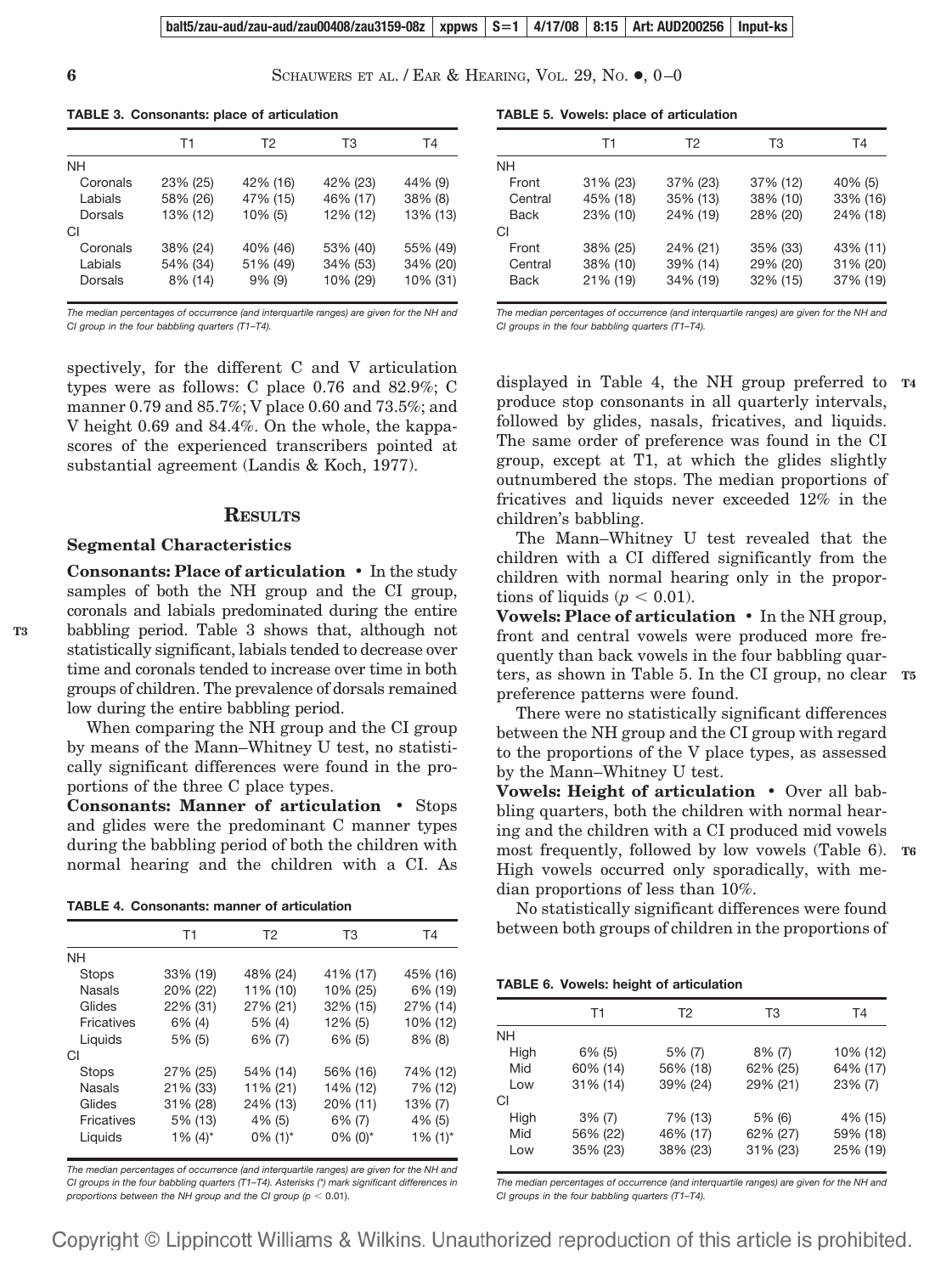|  |  |  | TABLE 7. Intrasyllabic phonotactic patterns |  |  |
|--|--|--|---------------------------------------------|--|--|
|--|--|--|---------------------------------------------|--|--|

|           |         |             | T <sub>1</sub> |                |    | T <sub>2</sub> |    | T <sub>3</sub> |           | T <sub>4</sub> |
|-----------|---------|-------------|----------------|----------------|----|----------------|----|----------------|-----------|----------------|
|           | C       | $\vee$      | Ob             | Ex             | Ob | Ex             | Ob | Ex             | <b>Ob</b> | Ex             |
| <b>NH</b> | Coronal | Front       | 11             | 10             | 24 | 18             | 23 | 18             | 24        | 20             |
|           | Coronal | Central     | 12             | 12             | 13 | 14             | 15 | 16             | 13        | 14             |
|           | Coronal | <b>Back</b> | 6              | $\overline{7}$ | 8  | 12             | 9  | 12             |           | 11             |
|           | Labial  | Front       | 16             | 17             | 11 | 17             | 10 | 15             | 12        | 17             |
|           | Labial  | Central     | 20             | 21             | 15 | 14             | 15 | 13             | 13        | 12             |
|           | Labial  | <b>Back</b> | 12             | 11             | 16 | 12             | 14 | 10             | 14        | 10             |
|           | Dorsal  | Front       | 3              | 4              | 3  | 3              | 6  | 5              | 6         | 5              |
|           | Dorsal  | Central     | 5              | 4              | 3  | 2              | 4  | 4              | 3         |                |
|           | Dorsal  | <b>Back</b> | 2              | 2              |    | 2              | 2  | 3              | 3         | 3              |
| CI        | Coronal | Front       | 21             | 13             | 16 | 11             | 31 | 20             | 27        | 21             |
|           | Coronal | Central     | 9              | 12             | 12 | 13             | 8  | 11             | 18        | 15             |
|           | Coronal | <b>Back</b> | 3              | 9              | 9  | 13             | 8  | 16             | 13        | 21             |
|           | Labial  | Front       | 6              | 15             | 10 | 15             | 7  | 16             |           | 11             |
|           | Labial  | Central     | 17             | 14             | 17 | 17             | 11 | 9              | 5         | 8              |
|           | Labial  | <b>Back</b> | 18             | 11             | 23 | 17             | 20 | 13             | 18        | 11             |
|           | Dorsal  | Front       | $\overline{2}$ | 2              | 2  | 2              | 2  | 3              | 2         | 3              |
|           | Dorsal  | Central     | 2              |                | 3  | 2              | 3  | 2              | 3         | $\overline{2}$ |
|           | Dorsal  | <b>Back</b> | 0              |                |    | 2              | 3  | 3              | 5         | 3              |

The median observed (Ob) and expected (Ex) percentages are given for the NH and CI groups in the four babbling quarters (T1-T4). Black fields mark observed % that are significantly higher *than expected %, and grey fields mark observed % that are significantly lower than expected %.*

the three V height types during the babbling period, as assessed by the Mann–Whitney U test.

**Time effect** • On the one hand, the effect of age at implantation on the proportions of the different C and V types was assessed by means of the nonparametric Spearman Rank Correlation test on all quarterly results. We found a statistically significant positive correlation between age at implantation and the proportions of labial Cs  $(p < 0.01)$ .

Alternatively, we divided the CI group into two subgroups, each consisting of five children, on the basis of their age at implantation: "earlier-implanted CI children" who were implanted before 12 mo of age, and "later-implanted CI children" who were implanted after 12 mo of age. By means of the nonparametric Wilcoxon ranking test, both subgroups were compared with regard to the proportions of the different C and V types. These analyses revealed that the earlier-implanted CI children produced significantly more fricatives  $(p < 0.01)$  and mid vowels  $(p < 0.01)$  than the later-implanted CI children. The latter subgroup produced significantly more labials  $(p < 0.01)$  and low vowels  $(p < 0.01)$  than the former subgroup.

#### **Intrasyllabic Phonotactic Patterns**

Table 7 displays the intrasyllabic CV correlations in the NH group and the CI group from babbling quarters T1 to T4. Remarkably, both groups of children combined the different types of consonants and vowels at random in the first stage of babbling (i.e., T1), because none of the CV combinations reached significant prevalences. One exception was

found in the CI group: they significantly preferred to produce coronal consonants with front vowels from the beginning onward. After the first 3 mo of babbling, four significant CV co-occurrence patterns emerged in the NH group: significantly more coronal-front and labial-back combinations were observed than expected and significantly less labial-front and coronal-back combinations were observed than expected. These four significant CV combinations were found up to the last babbling quarter. The children with a CI started to demonstrate the same four significant CV combinations from T3 onward, that is, one quarter later than the children with normal hearing. In both the NH group and the CI group, central vowels seemed to be rather randomly combined with coronals, labials, and dorsals, because their prevalences never reached statistical significance.

Table 8 shows that, in the CI group, an effect of **T8**age at implantation on the attainment of the four significant CV combinations was noticed: the laterimplanted CI children reached these co-occurrences earlier within their babbling period than the earlierimplanted CI children.

#### **Intersyllabic Patterns**

With regard to the intersyllabic complexity parameters, the results were pooled over the entire babbling period instead of in babbling quarters. This was justified because no longitudinal trends from T1 to T4 were present, and it allowed more robust statistical analysis of consistent between-group trends as seen over all periods.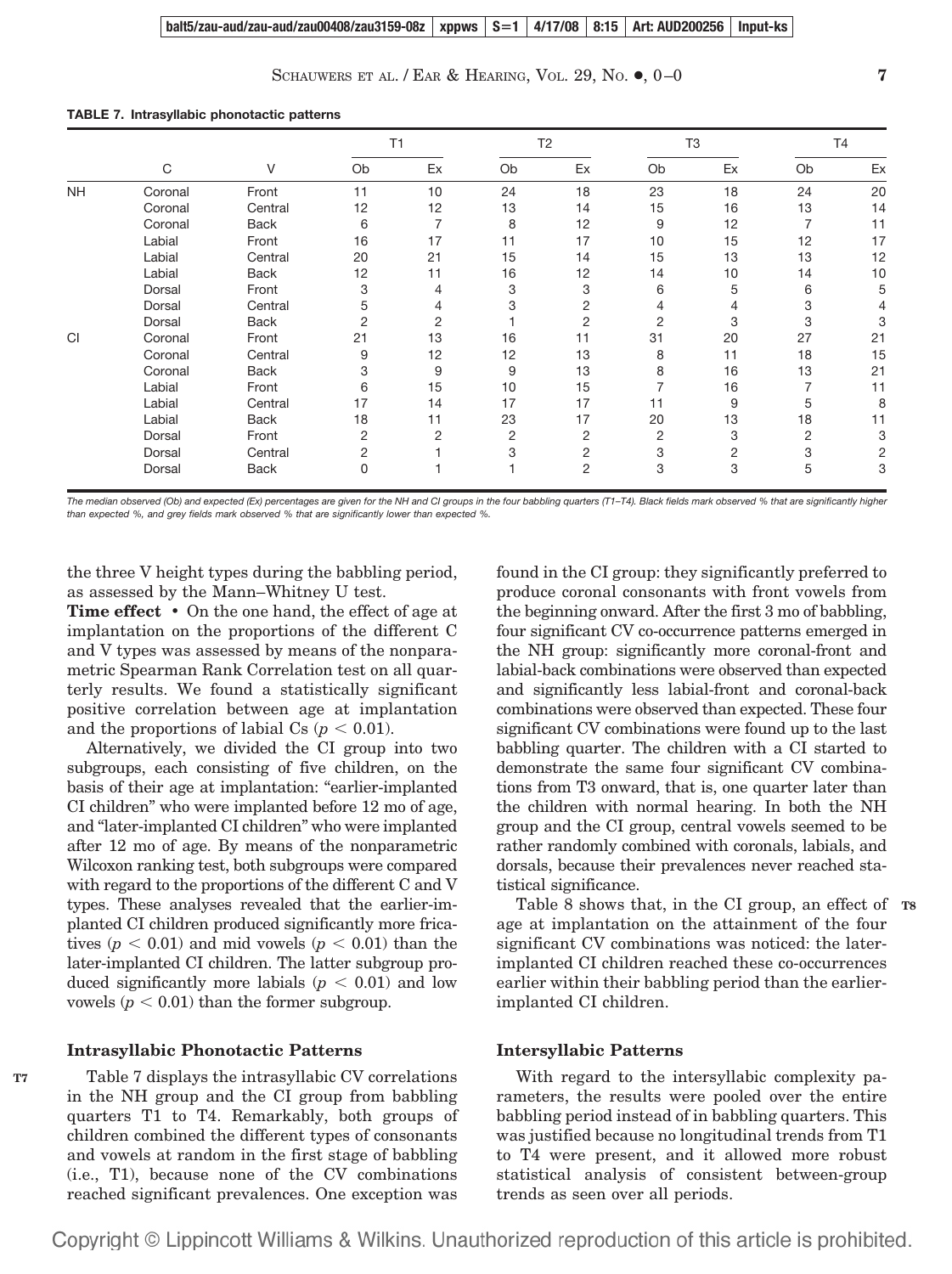**TABLE 8. Intrasyllabic patterns: attainment of the four significant CV combinations**

| Children with a CI | Activation of CI<br>(In terms of age quarter) | Babbling quarter |
|--------------------|-----------------------------------------------|------------------|
| <b>RX</b>          | З                                             | T <sub>3</sub>   |
| AN                 | 4                                             | T3               |
| MI                 |                                               |                  |
| YA                 | 4                                             |                  |
| EM                 | 4                                             | T <sub>3</sub>   |
| <b>RB</b>          | 5                                             | T <sub>2</sub>   |
| AM                 | 5                                             | T <sub>3</sub>   |
| KL                 | 6                                             | T1               |
| JO.                |                                               |                  |
| TE                 | 8                                             | Τ1               |

*The babbling quarter (T1–T4) at which the four significant CV combinations (see text) occurred for the first time as a function of the age at activation of the implant (in terms of the age quarter in which the implant was activated). The "—" in the last column represent the children who did not attain the four CV combinations within the babbling period.*

**Reduplication versus variegation** • Table 9 shows that the children with normal hearing produced more variegated than reduplicated babbles (viz 60% vs. 40%, respectively), whereas the children with a CI preferred to produce reduplicated sequences (viz 55%) during the entire babbling period.

Between-group statistics (Mann–Whitney U test) revealed that the children with a CI used significantly less variegated (and thus more reduplicated) CVCV sequences than the children with normal hearing ( $p < 0.01$ ).

**Types of variegation** • When considering the variegated CVCV syllables in more detail, both groups of children varied their vowels more than their consonants, as displayed in Table 9. And although between-group statistics (Mann–Whitney U test) did not reveal a significant difference, this preference for V variegation was stronger in the CI group than in the NH group (viz 62% vs. 54%, respectively).

In addition, although both groups of children preferred to vary Cs OR versus instead of Cs AND

**TABLE 9. Intersyllabic patterns**

|               | <b>NH</b>  | CI        |
|---------------|------------|-----------|
| Reduplication | 40% (9)*   | 55% (6)*  |
| Variegation   | 60% (9)*   | 45% (6)*  |
| Vowel         | 54% (10)   | 62% (12)  |
| Place         | 65% (3)    | 64% (13)  |
| Height        | $35\%$ (3) | 36% (13)  |
| <b>Both</b>   | $36\%$ (8) | 31% (10)  |
| Consonant     | 46% (10)   | 38% (12)  |
| Manner        | 58% (13)   | 63% (22)  |
| Place         | 42% (13)   | 37% (22)  |
| Both          | 35% (17)   | 25% (8)   |
| Both          | 41% (12)*  | 28% (14)* |
|               |            |           |

*The median percentages of occurrence (and interquartile ranges) of the types of reduplicated and variegated CVCV sequences are given for the NH and CI group over the entire babbling period. Asterisks (\*) mark significant differences in proportions between the NH group and the CI group*  $(p < 0.01)$ *.* 

versus, the proportion of the combined variegations was significantly lower  $(p < 0.01)$  in the CI group  $(28%)$  than in the NH group  $(41%)$ .

**Types of consonant and vowel variegation** • Both the children with normal hearing and the children with a CI showed a clear preference for place variegation with regard to vowels and for manner variegation with regard to consonants, as displayed in Table 9. The proportion of complex C variegations (i.e., manner and place) tended to be lower in the CI group (25%) than in the NH group (35%) (but this difference was not statistically significant according to a Mann–Whitney U test).

**Time effect** • No effect of age at implantation on the proportions of the intersyllabic babbling characteristics was found for the CI group (Spearman Rank Correlation test).

# **DISCUSSION**

The present study addressed babbling of early implanted deaf children with emphasis on segmental and syllabic characteristics. Children with deafness are known to vocalize like hearing children in the prebabbling stages (Oller, et al., 1985). However, their canonical babbling is substantially delayed or may not occur at all (Oller & Eilers, 1988; Stoel-Gammon & Otomo, 1986). In a previous report, it was shown that cochlear implantation could initiate the onset of babbling in children with deafness (Schauwers, et al., 2004). In this article, we analyzed the CI children's babbles to test whether their qualitative characteristics are comparable with those of hearing children.

# **Similarities and Differences in Babbling Between Children With a CI and Children With Normal Hearing**

At the segmental level, both groups of children preferred to use the coronal and labial place of articulation and the stop manner of articulation in their babbling utterances with regard to consonants. These findings are similar to the preferences found in the literature about babbling in several linguistic environments (e.g., Davis & MacNeilage, 1995; Locke, 1983; Roug, et al., 1989; Stoel-Gammon, 1985; Vihman, et al., 1986) and in other studies investigating the segmental babbling characteristics in children with a CI (Ertmer & Mellon, 2001; Ertmer, et al., 2002; McCaffrey, et al., 1999). The children with a CI, however, produced significantly less liquids than the children with normal hearing during their entire babbling period. But we have to take into account the very low frequencies of this C manner type in both groups of children. With regard to the vowel characteristics, the CI group demon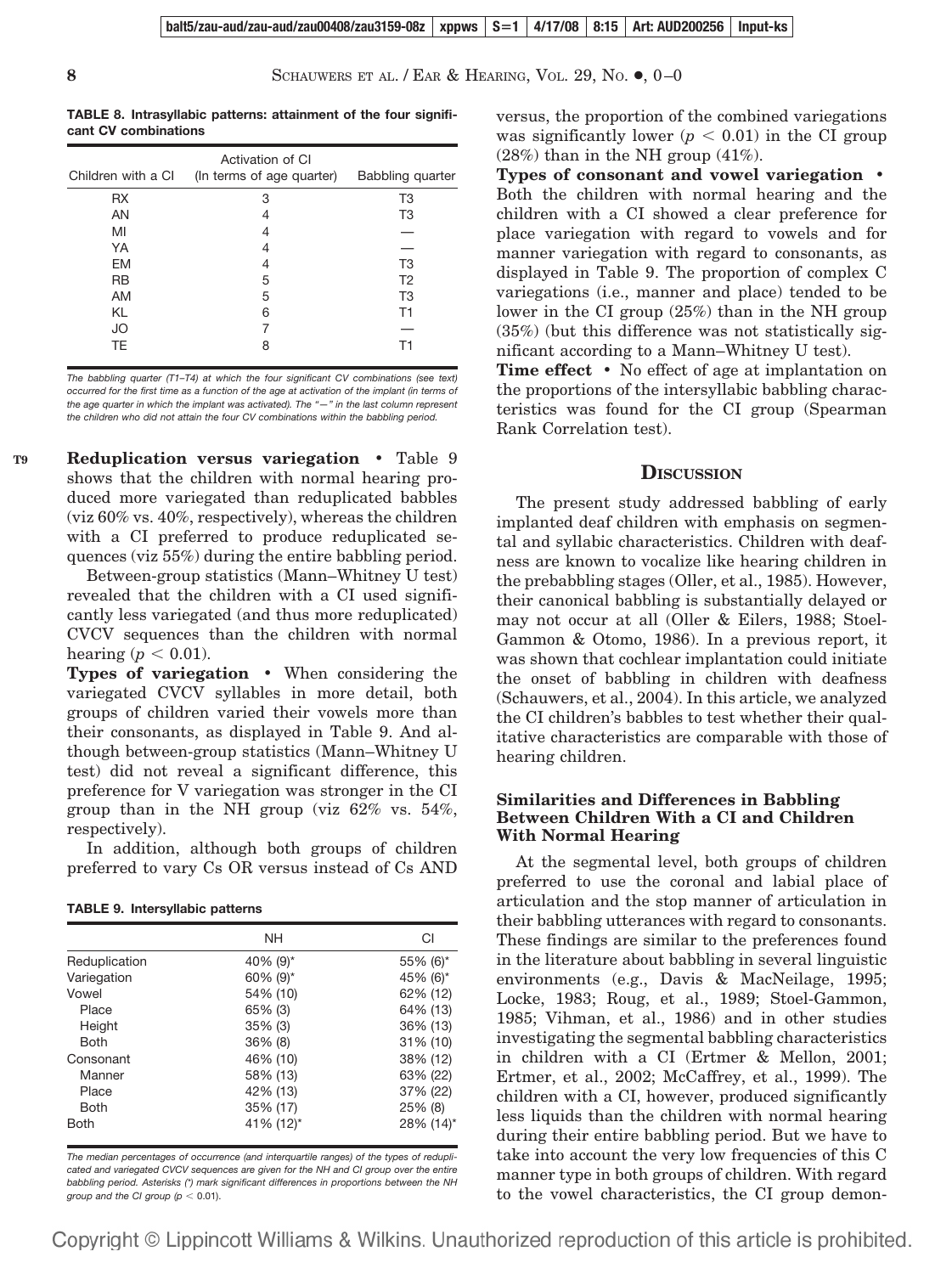strated the same distributions as the NH group. Mid-front and mid-central vowels were produced frequently, and high vowels did not occur often. In sum, the segmental content of the babbling of the children with a CI was not different from that of the children with normal hearing. A relatively strong effect of age at implantation was found for labials and fricatives: earlier-implanted CI children produced significantly less labials and more fricatives than later-implanted CI children, which was more in line with the findings of the NH group.

Intrasyllabic, the babbling of the children with normal hearing as well as the babbling of the children with a CI revealed the same patterns: coronalfront and labial-back combinations were produced significantly more than expected, and coronal-back and labial-front combinations were produced significantly less than expected. These results were not consistent with the study of McCaffrey et al. (1999), who found preferences for coronal-front and labialcentral CV syllables in a child who received a CI at 25 mo of age. We believe that the significantly high occurrence of labial-back CV combinations in our children's and adults' speech is a typical characteristic of the Dutch language. In this respect, we refer to a recent study by Zink (2005). She conducted similar analyses on babbling in a group of Dutch children, independent of our research. Her results demonstrated the same significant labial-back CV co-occurrences. In fact, the labial-back combination turned out to be the most strongly occurring combination in her study. Our analyses showed that both groups of children started combining their consonants and vowels purely at random in the first 3 mo of babbling before showing these four significant CV combinations in the following months of babbling. The children with a CI, however, seemed to be slower in reaching all four significant combinations than the children with normal hearing: they needed at least 6 mo of babbling experience, while the NH group showed the relevant combinations from 4 mo after the onset of babbling onward. This delay in the CI group, however, seemed to be linked with the age at implantation: we found a trend that children who received their implant at a later age, were able to produce the four relevant CV combinations in an earlier stage of babbling. This finding suggests that these children were ready to make the relevant CV combinations, but they did not start producing them until the necessary auditory input was provided.

The only significant differences between the CI group and the NH group were found in the analyses of the intersyllabic organization of CVCV utterances. The results showed that the children with a CI produced significantly less variegated babbling utterances than the children with normal hearing  $(p < 0.01)$ . In the cases where variegation was used, both groups of children showed a preference for vowel variegation over consonant variegation, but this preference was more pronounced for the CI group. In addition, the children with a CI did not produce complex variegations as frequently as the children with normal hearing, which can be concluded from the significantly lower proportion of combined  $C + V$  variegations in comparison with the latter group ( $p < 0.01$ ). In other words, during the entire babbling period, the children with a CI preferred to vary the characteristics of their vowels but not those of their consonants AND vowels. A possible explanation for this finding can be found in the relative salience of vowels (with higher intensities and lower frequencies) over consonants. Consequently, changes in vowel characteristics could be more audible for children with a CI (with a mild to moderate hearing loss) than changes in consonant characteristics. At a more detailed level of variegation, both groups of children preferred to vary vowel place to vowel height and consonant manner to consonant place, similar to the findings of McCaffrey et al. (1999). But as in the case of complex  $C + V$ variegations, complex C variegations (i.e., changes in manner AND place) occurred less frequently, although not statistically significant, in the babbling of the children with a CI in comparison with that of the children with normal hearing.

In sum, differences between children with a CI and hearing children in the characteristics of prelexical babbling could not be found on the level of individual segments and on the level of CV syllables. Only when combining CV syllables into CVCV utterances, children with a CI preferred simplicity to complexity in comparison with hearing children: reduplicated CVCV utterances occurred more frequently, and in most cases where the syllables varied from each other, only the vowels were different in the case of CI.

### **CONCLUSION**

This study shows that the qualitative babbling characteristics of children implanted at an early age are very similar to those of hearing children from the onset of babbling onward. Only complex consonant-related variegations seem to occur slightly less in children with a CI. Since babbling constitutes an important linguistic step toward the production of meaningful words, these results suggest that, in the presence of normal babbling patterns, these children with a CI will proceed to normal word production. This remains to be investigated, however.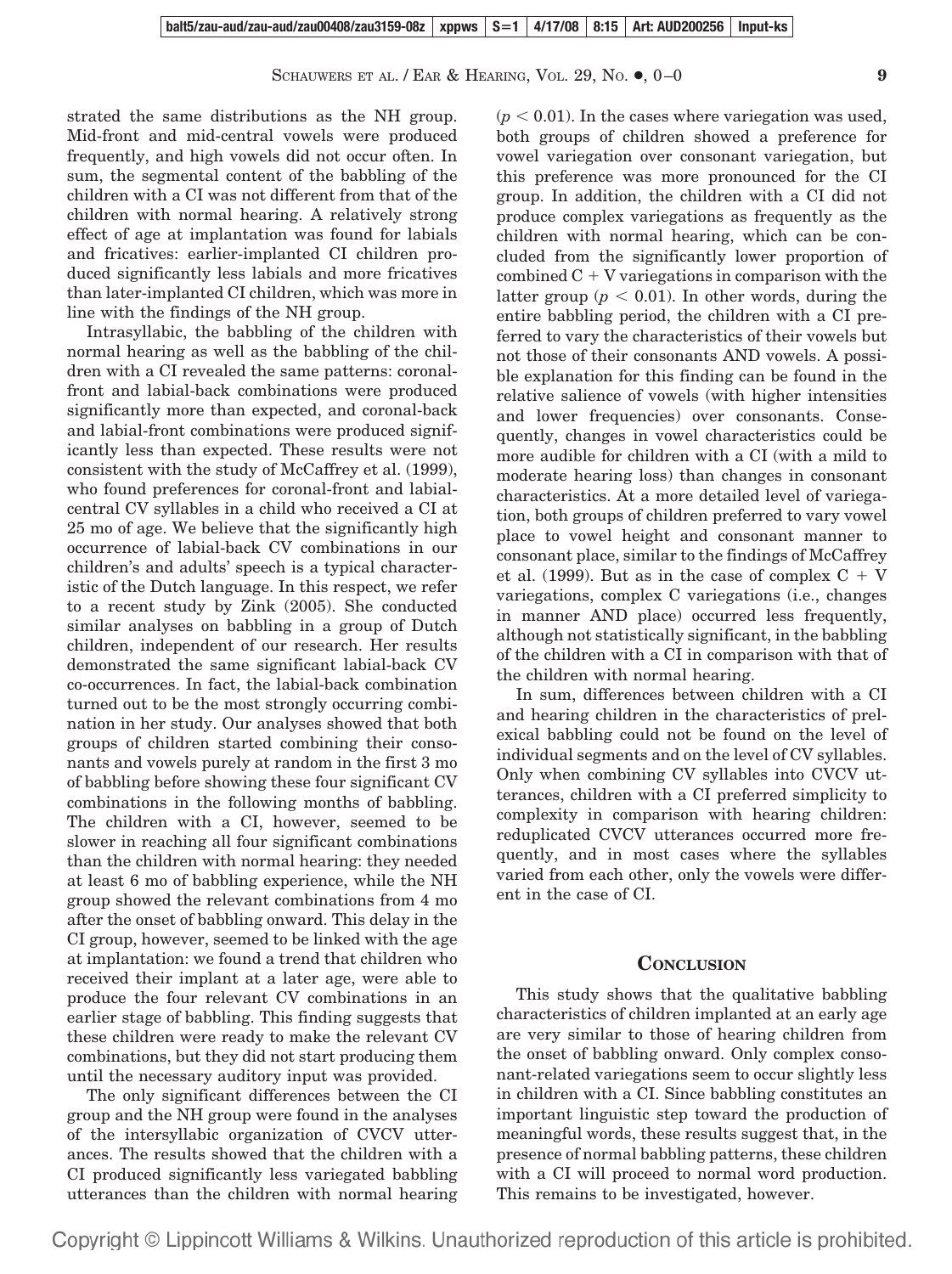### **ACKNOWLEDGMENTS**

The authors gratefully acknowledge Ina Peeters and Ineke Tyriard for their assistance in transcription, and Gert Durieux and Joris Gillis for writing the scripts for data verification and data analysis. This research was supported by the Fund for Scientific Research Flanders (Belgium) (grants G.0042.01 and G.0216.05), by a grant from the Royal Academy for Dutch Language and Literature ("Koninklijke Academie voor Nederlandse Taal en Letterkunde") and by a donation from the Late Mrs. Spruyt to the University of Antwerp.

Address for correspondence: Paul J. Govaerts, MD, MS, PhD, The Eargroup, Herentalsebaan 75, B-2100 Antwerp-Deurne, Belgium. E-mail: dr.govaerts@eargroup.net.

Received October 12, 2005; accepted January 7, 2008.

#### **REFERENCES**

- Bollard, P. M., Chute, P. M., Popp, A., et al. (1999). Specific language growth in young children using the Clarion cochlear implant. *Ann Otol Rhinol Laryngol*, *108*, 119 –123.
- Booij, G. (1995). *The phonology of Dutch.* Oxford: Clarendon Press.
- Callanan, V., & O'Connor, A. F. (1996). Cochlear implantation for children and adults. *Lancet*, *347*, 412– 414.
- Clement, C. J. (2004). *Development of vocalizations in deaf and normally hearing infants.* Unpublished dissertation. Amsterdam: University of Amsterdam.
- Colletti, V., Carner, M., Miorelli, V., et al. (2005). Cochlear implantation at under 12 months: report on 10 patients. *Laryngoscope*, *115*, 445– 449.
- Collier, R., & Droste, F. G. (1982). *Fonetiek en fonologie.* Leuven: Acco.
- Cousse, E., Gillis, S., Kloots, H., et al. (2004). The influence of the labeller's regional background on phonetic transcriptions: implications for the evaluation of spoken language resources. In M. Lino, M. Xavier, F. Ferreira, R. Costa, & R. Silva (Eds.), *Proceedings of the fourth International Conference on Language Resources and Evaluation* (pp. 1447–1450). Paris: ELRA.
- Cruttenden, A. (1970). A phonetic study of babbling. *Br J Disord Commun*, *5*, 110 –117.
- Daemers, K., Yperman, M., De Beukelaer, C., et al. (2006). Normative data of the A $\S E^\circ$  discrimination and identification tests in preverbal children. *Cochlear Implants Int*, *7*, 107–116.
- Davis, B. L., & MacNeilage, P. F. (1995). The articulatory basis of babbling. *J Speech Hear Res*, *38*, 1199 –1211.
- de Boysson-Bardies, B., Bacri, N., Sagart, L., et al. (1981). Timing in late babbling. *J Child Lang*, *8*, 525–539.
- de Boysson-Bardies, B., & Vihman, M. M. (1991). Adaptation to language: evidence from babbling and first words in four languages. *Language*, *67*, 297–319.
- Elbers, L. (1982). Operating principles in repetitive babbling: a cognitive continuity approach. *Cognition*, *12*, 45– 63.
- Emmorey, K. (1985). The transition from early to late babbling. *UCLA Work Pap Phonet,* 62, 61– 69.
- Ertmer, D. J., & Mellon, J. A. (2001). Beginning to talk at 20 months: early vocal development in a young cochlear implant recipient. *J Speech Lang Hear Res*, *44*, 192–206.
- Ertmer, D. J., Young, N., Grohne, K., et al. (2002). Vocal development in young children with cochlear implants: profiles and implications for intervention. *Lang Speech Hear Serv Schools*, *33*, 184 –195.
- Gates, G. A., & Miyamoto, R. T. (2003). Cochlear implants. *N Engl J Med*, *31*, 421– 423.
- Govaerts, P. J., Daemers, K., Yperman, M., et al. (2006). Auditory speech sound evaluation  $(A\S E^{\circledast})$ : a new test to assess detection, discrimination and identification in hearing impairment. *Cochlear Implants Int*, *7*, 97–106.
- Govaerts, P., de Beukelaer, C., Daemers, K., et al. (2002). Outcome of cochlear implantation at different ages from 0 to 6 years. *Otol Neurotol*, *23*, 885– 890.
- Hehar, S. S., Nikolopoulos, T. P., Gibbin, K. P., et al. (2002). Surgery and functional outcomes in deaf children receiving cochlear implants before age 2 years. *Arch Otolaryngol Head Neck Surg*, *128*, 11–14.
- Holmgren, K., Lindblom, B., Aurelius, G., et al. (1986). On the phonetics of infant vocalization. In B. Lindblom & R. Zetterström (Eds.), *Precursors of early speech* (pp. 51–63). New York: Stockton.
- Kent, R. D., & Bauer, H. R. (1985). Vocalizations of one-year-olds. *J Child Lang*, *12*, 491–526.
- Kent, R. D., & Murray, A. D. (1982). Acoustic features of infant vocalic utterances at 3, 6 and 9 months. *J Acoust Soc Am*, *72*, 353–365.
- Kent, R. D., Osberger, M. J., Netsell, R., et al. (1987). Phonetic development in identical twins differing in auditory function. *J Speech Hear Disord*, *52*, 64 –75.
- Kishon-Rabin, L., Taitelbaum-Swead, R., Ezrati-Vinacour, R., et al. (2005). Prelexical vocalization in normal hearing and hearing-impaired infants before and after cochlear implantation and its relation to early auditory skills. *Ear Hear*, *26*, 17S–29S.
- Koopmans-van Beinum, F. J., Clement, C. J., & van den Dikkenberg-Pot, I. (2001). Babbling and the lack of auditory speech perception: a matter of coordination? *Dev Sci*, *4*, 61–70.
- Koopmans-van Beinum, F. J. & van der Stelt, J. M. (1986). Early stages in the development of speech movements. In B. Lindblom & R. Zetterström (Eds.), *Precursors of early speech* (pp. 37–50). New York: Stockton.
- Landis, J. R., & Koch, G. G. (1977). The measurement of observer agreement for categorical data. *Biometrics*, *33*, 159 –174.
- Lederberg, A. M., & Spencer, P. E. (2005). Critical periods in the acquisition of lexical skills: evidence from deaf individuals. In P. Fletcher & J. F. Miller (Eds.), *Developmental theory and language disorders* (pp. 121– 45). Amsterdam: John Benjamins.
- Locke, J. L. (1983). *Phonological acquisition and change.* New York: Academic Press.
- MacNeilage, P. F., & Davis, B. (1990). Acquisition of speech production: frames, then content. In M. Jeannerod (Ed.), *Attention and performance* (pp. 453– 476). Hillsdale: Erlbaum.
- MacWhinney, B. (2000). The CHILDES Project: tools for analyzing talk: transcription format and programs (3rd ed.). Mahwah: Lawrence Erlbaum Associates.
- Marschark, M., & Harris, M. (1996). Success and failure in learning to read: the special case of deaf children. In C. Cornoldi & J. Oakhill (Eds). *Reading comprehension difficulties: process and intervention* (pp. 279 –300). Hillsdale: Erlbaum.
- Marschark, M., Mouradian, R., & Halas, M. (1994). Discourse rules in the language productions of deaf and hearing children. *J Exp Child Psychol*, *57*, 89 –107.
- McCaffrey, H. A., Davis, B., MacNeilage, P. F., et al. (1999). Multichannel cochlear implantation and the organization of early speech. *Volta Rev*, *101*, 5–29.
- Mitchell, P. R., & Kent, R. D. (1990). Phonetic variation in multisyllable babbling. *J Child Lang*, *17*, 247–265.
- Nakazima, S. (1975). Phonemicization and symbolization in language development. In E. H. Lenneberg & E. Lenneberg (Eds.), *Foundations of language development* (vol. 1, pp. 181–188). New York: Academic Press.

**AQ: 1**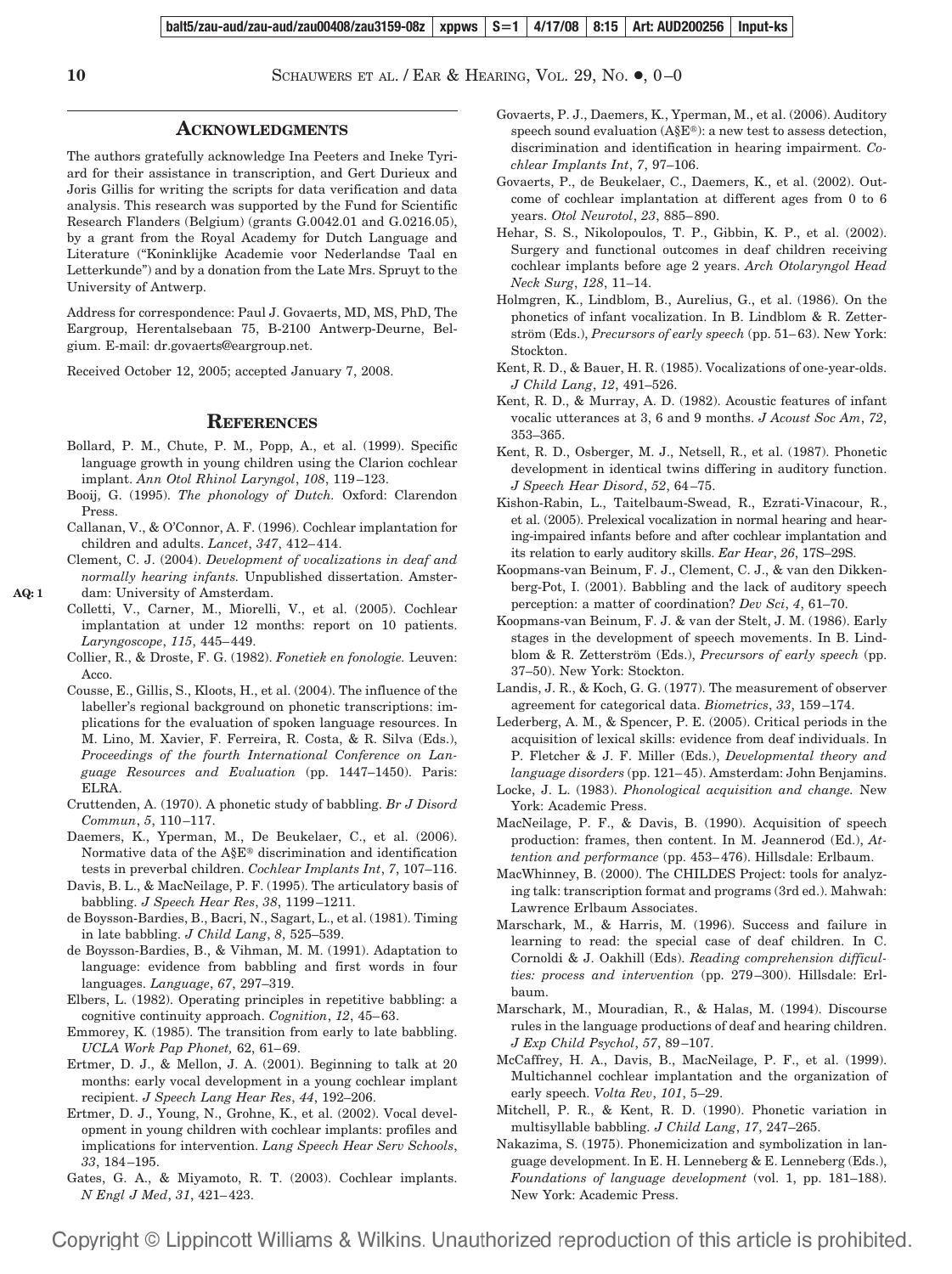- Oller, D. K. (1986). Metaphonology and infant vocalizations. In B. Lindblom & R. Zetterström (Eds.), *Precursors of early speech* (pp. 21–35). New York: Stockton Press.
- Oller, D. K., & Eilers, R. E. (1988). The role of audition in infant babbling. *Child Dev*, *59*, 441– 449.
- Oller, D. K., Eilers, R. E., Bull, D. H., et al. (1985). Prespeech vocalizations of a deaf infant: a comparison with normal metaphonological development. *J Speech Hear Res*, *28*, 47– 63.
- Oller, D. K., Wieman, L. A., Doyle, W. L., et al. (1976). Infant babbling and speech. *J Child Lang*, *3*, 1–11.
- Robbins, A. M., Svirsky, M., & Kirk, K. I. (1997). Children with implants can speak, but can they communicate? *Arch Otolaryngol Head Neck Surg*, *117*, 155–160.
- Roug, L., Landberg, I., & Lundberg, L. J. (1989). Phonetic development in early infancy: a study of four Swedish children during the first eighteen months of life. *J Child Lang*, *16*,  $19 - 40.$
- Rubinstein, J. T. (2002). Paediatric cochlear implantation: prosthetic hearing and language development. *Lancet*, *360*, 483– 485.
- Schauwers, K., Gillis, S., Daemers, K., et al. (2004). Cochlear implantation between 5 and 20 months of age: the onset of babbling and the audiologic outcome. *Otol Neurotol*, *25*, 263– 270.
- Smith, B. L., Brown-Sweeney, S., & Stoel-Gammon, C. (1989). A quantitative analysis of reduplicated and variegated babbling. *First Lang*, *9*, 175–190.
- Smith, C. R. (1975). Residual hearing and speech production in deaf children. *J Speech Hear Res*, *18*, 795– 811.
- Stark, R. E. (1986). Prespeech segmental feature development. In P. Fletcher & M. Garman (Eds.), *Language acquisition* (pp. 149 –173). Cambridge: University Press.
- Stoel-Gammon, C. (1985). Phonetic inventories, 15–24 months: a longitudinal study. *J Speech Hear Res*, *28*, 505–512.
- Stoel-Gammon, C., & Otomo, K. (1986). Babbling development of hearing-impaired and normally hearing subjects. *J Speech Hear Disord*, *51*, 33– 41.
- Traxler, C. B. (2000). Measuring up to performance standards in reading and mathematics: achievement of selected deaf and hard-of-hearing students in the national norming of the 9th Edition Stanford Achievement Test. *J Deaf Stud Deaf Educ*, *5*, 337–348.
- Vihman, M. M., Ferguson, C. A., & Elbert, M. (1986). Phonological development from babbling to speech: common tendencies and individual differences. *Appl Psycholinguist*, *7*, 3– 40.
- Vihman, M. M., Macken, M. A., Miller, R., et al. (1985). From babbling to speech: a re-assessment of the continuity issue. *Language*, *61*, 397– 445.
- Vihman, M. M., & McCune, L. (1994). When is a word a word? *J Child Lang*, *21*, 517–542.
- Zink, I. (2005). De verwerving van de klankproductie tijdens de brabbelperiode bij vier Vlaamse kinderen. *Logopedie, 18*, 13–20.